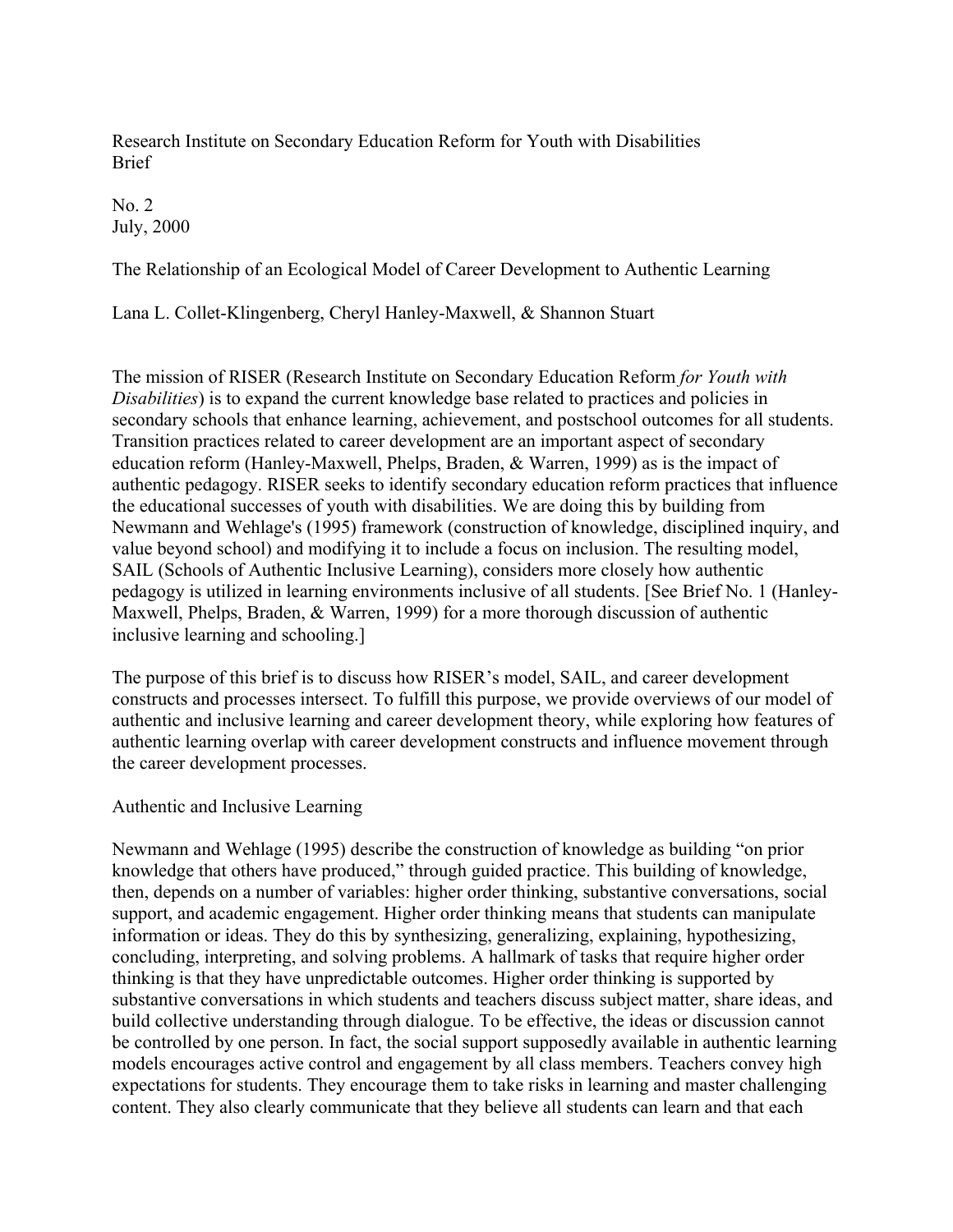class must develop mutual respect for all students' contributions. The success of these social supports can be measured by students' academic engagement. Students who feel supported and valued and who are intellectually challenged demonstrate academic engagement through attentiveness, enthusiasm, work completion, contributions to group tasks, and assistance to peers.

The second defining feature of authentic learning, as defined by Newmann and Wehlage (1995), is that of disciplined inquiry. Here, the construction of knowledge is integrated into a more complex cognitive framework. At this level, the learner uses his or her base of prior knowledge to solve problems and demonstrate newly acquired understanding in multiple ways (often through conversation and writing). Disciplined inquiry is based on a student's developing depth of knowledge in each of the disciplines. Depth of knowledge concerns the central ideas of a given topic or discipline. Students who develop systematic, integrated, or holistic understandings are beginning to develop depth of knowledge. To demonstrate depth of knowledge, students must discover relationships, construct explanations, draw conclusions, and solve problems within the disciplinary content.

Although Newmann and Wehlage (1995) focus on the use of elaborated written communication as evidence of construction of knowledge and disciplined inquiry, SAIL includes a variety of communication modalities (to allow for the use of adaptation and accommodation). Additionally, SAIL modifies the authentic instruction (AI) model by including nonschool settings as "formal" contexts for learning. The idea that learning tasks and outcomes can have value beyond school, and more specifically the assessment of knowledge acquisition, is critical to a model of authentic learning (Newmann & Wehlage, 1995). Emphasizing value beyond school allows teachers to build on student experiences. It also requires that teachers and students consider how school learning applies to real world or public problems. Thus, the learning becomes relevant to students, enhancing the personal value of that learning for each student.

Authentic learning outcomes emphasize tasks, products, and activities in classrooms (Newmann, Marks, & Gamoran, 1995; Newmann & Wehlage, 1995). SAIL adds outcomes such as graduation and attendance rates; performance on standardized tests, standards, and benchmarks; and performance on other assessments used to determine the effectiveness of school practices (e.g., district and proficiency exams). Furthermore, SAIL considers postschool outcomes related to career development: rate, level, and type of employment; continuing education; independent living and community functioning; and social-emotional functioning.

Finally, if the SAIL model is going to be useful, the model must address the roles of, and the benefits to, all educational stakeholders (e.g., students, parents, teachers, employers). Thus, we must consider the professional community and related, external educational supports. Research in this area examines teacher engagement and professional development, administrative support, the roles of school support staff, parent involvement, and community involvement. More specifically, it is important to understand the influence of stakeholder expectations and roles on secondary and postsecondary outcomes for all students. It is also crucial to identify the contextual factors (e.g., location of instruction for career development, variety of work experience options available to students) that support effective career development programs for all students.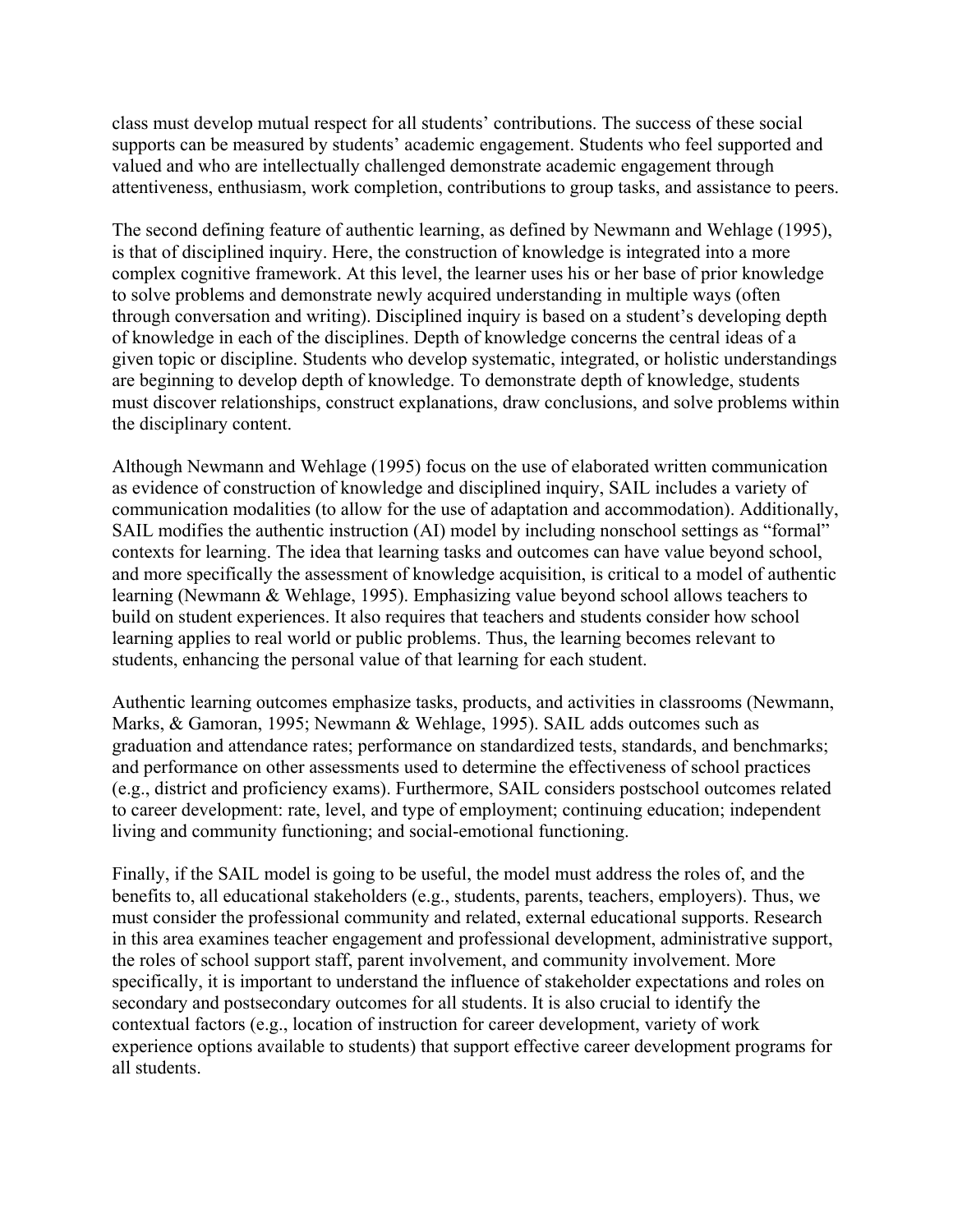Career Development in Relation to SAIL

The roots of career development theory can be traced back to Frank Parsons, who started the Vocational Bureau in 1908 (Brown & Brooks, 1990). Parsons suggested that there are three broad factors that must be taken into consideration when choosing a vocation. First, an individual must have a clear understanding of him/herself, aptitudes, abilities, interests, ambitions, resources, limitations and their causes. Second, the individual must possess knowledge of the requirements and conditions of success, advantages and disadvantages, compensation, opportunities, and prospects in differing lines of work. Last, the individual must consider the relationship among all of these factors (Parsons, 1909). Parson's work constituted the first conceptual framework for career decision-making.

Currently, there are many theories of career development (e.g., Super's Life Span, Life-Space Theory, Holland's Theory, Trait-Factor Theory, Miller-Tiedeman's Theory, Roe's Theory, Krumboltz's Social Learning Theory, Minnesota Theory of Work Adjustment, Hershenson's Theory of Work Adjustment) relating to a variety of disciplines, including counseling, psychology, and sociology (Szymanski & Hershenson, 1998). However, most of these theories are still at a relatively new stage of scientific development (Brown & Brooks, 1990). All the theories have scientific value, but it is difficult to connect them to actual practice (Szymanski, 1997). For this reason, Szymanski and colleagues developed a model that links the underlying constructs of career development theories and relates them to intervention and instruction throughout the lifespan of the individual (Szymanski & Hershenson, 1998).

The ecological model of career development proposed by Hershenson and Szymanski (1992) recognizes that career development is a complex process beginning at birth and continuing throughout the life of the individual (Hershenson & Szymanski, 1992; Turner & Szymanski, 1990). It is considered "ecological" (as conceived by Lewin, 1936, and Bronfenbrenner, 1988) because it focuses on the individual as well as the contexts and environments of that person's life. "Career development is determined by the dynamic interaction of individual, contextual, mediating, environmental, and outcome constructs with congruence, decision-making, developmental, socialization, allocation, and chance processes " (Szymanski, 1997, p. 128). Thus, an ecological model is especially relevant to career planning because it facilitates the integration of information from a variety of different sources and perspectives (Szymanski, Dunn, & Parker, 1989).

In the next section of this paper, we provide an overview of the constructs and processes of career development, along with an integrated analysis (in italics) of the overlapping features of these variables with the SAIL model. Specifically, we will discuss how career development constructs and processes are reflected in the construction of knowledge and in disciplined inquiry.

### **Constructs**

In career development literature, the term constructs is used to define variables that combine to impact someone or something in relation to processes. Kerlinger (1986) defines them as concepts used to explain something. Constructs may be facts (e.g., socioeconomic status, race, and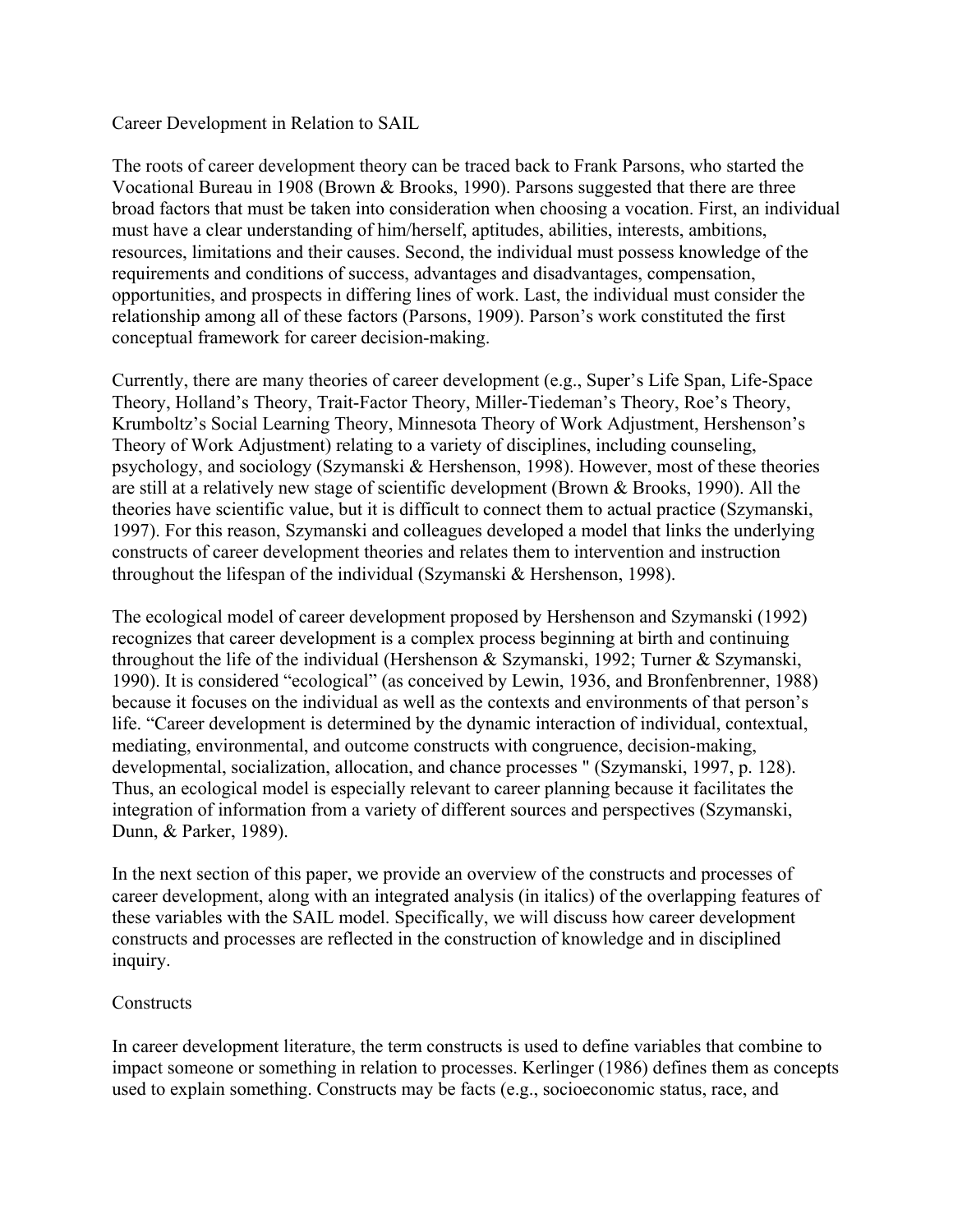gender) or they may be beliefs (e.g., religious beliefs and racial identity). They include the categories of individual, contextual, meditating, environmental, and outcome constructs (Szymanski et al., 1997). The constructs for each person will most certainly impact the sorts of prior knowledge that s/he has, as well as opportunities for disciplined inquiry in an authentic and inclusive learning model.

Individual. Individual constructs are attributes directly connected to the person (Szymanski & Hershenson, 1998). They are part of most career development theories and include gender, race (Fitzgerald & Betz, as cited in Szymanski & Hershenson), physical abilities, mental abilities, and interests (Lofquist & Dawis, as cited in Szymanski & Hershenson). The career development needs of any group of individuals, including people with disabilities, members of various racial, ethnic, and cultural groups are diverse simply because populations are diverse. Therefore, when planning career development strategies it is crucial to keep in mind that individuals have widely different life experiences, abilities, and interests. Once these individual attributes are considered, the constructs and instruments of various theories can be used to help consumers understand their individual needs (Szymanski & Hershenson, 1998).

Considered within a framework of authentic learning, the constructs of the individual are critical toward construction of knowledge, as the learner must not only organize information (that may be specific to him or herself), but also consider alternative solutions, strategies, perspectives, or points of view (which requires an awareness of the individuality of self and others). For example, an individual born with severe physical disabilities may have experienced few work-related experiences in childhood (e.g., household chores, part-time jobs). This individual might need to have specific experiences (e.g., a work experience in a school setting) and disciplined inquiry activities (e.g., studying about childhood chores and work simulation experiences) developed to ameliorate the effects of these missing experiences*.* 

Contextual. Contextual constructs relate to situations in or under which individuals live or have lived. They include socioeconomic status, family, education, nonnormative influences (e.g., floods, war), and legislation (e.g., Americans with Disabilities Act, IDEA; Szymanski, Hershenson, Enright, & Ettinger, 1997). According to Szymanski and Hershenson (1998) these contexts can pose risk factors to career development. A full range of contexts exists for ALL individuals. However, it cannot be assumed that any one risk factor is of importance to any one individual simply because that individual is a member of a certain group. Instead, contextual constructs, like individual constructs should introduce another dimension of diversity (Szymanski & Hershenson, 1998).

In terms of authentic learning pedagogy, the contextual constructs will have a bearing on the construction of knowledge for the individual, as well as on planning for disciplined inquiry. For instance, an individual growing up in a single-parent home of low socioeconomic status will have a very different set of experiences from which to draw upon than an individual growing up in a dual-parent home of middle-class income. These differing experiences can be utilized by educators to draw upon students' strengths and differences in setting up disciplined inquiries (e.g., pairing students with differing backgrounds for study and discussion).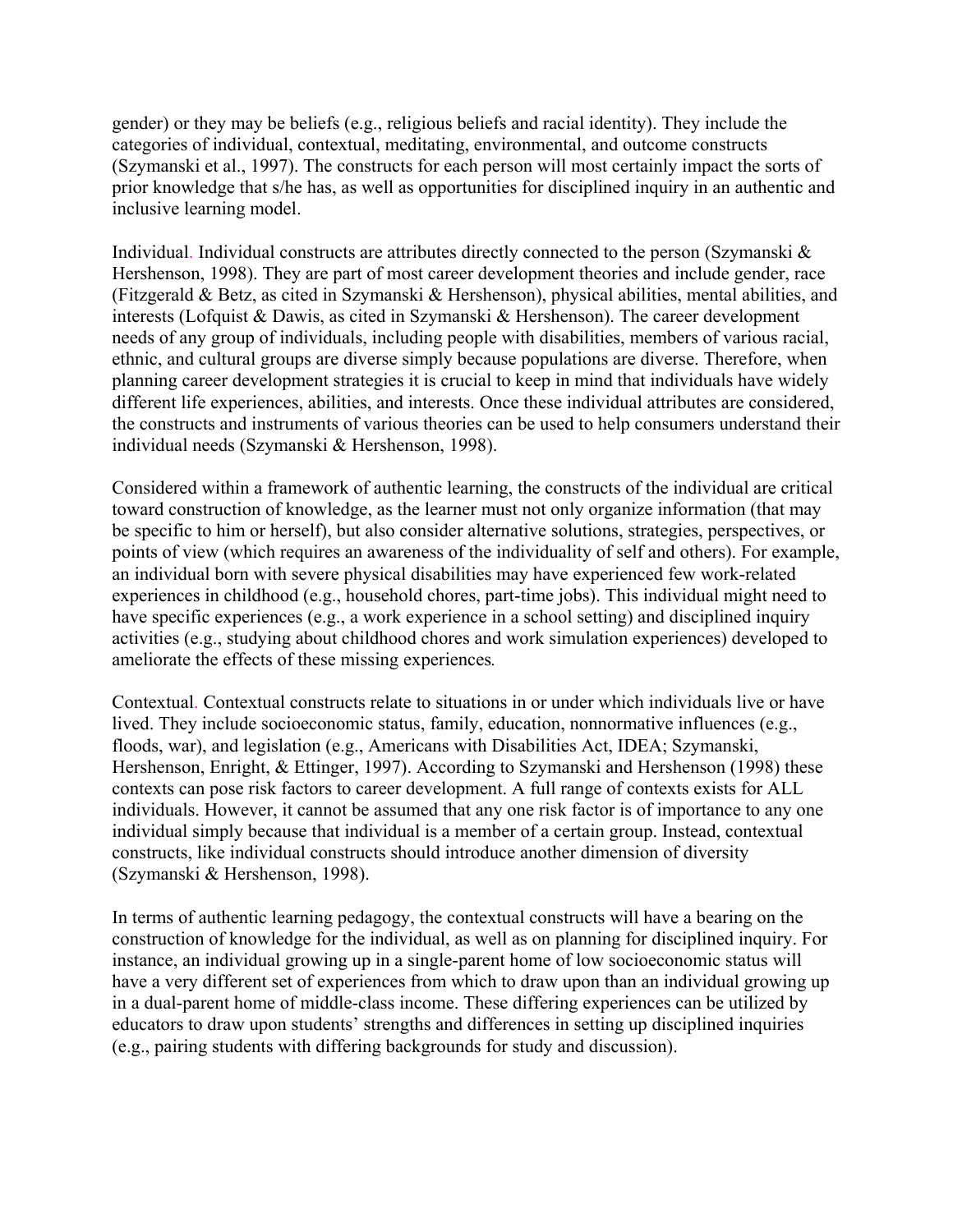Mediating. Mediating constructs are individual, cultural, or societal beliefs that affect the interaction of individuals with their environments (Szymanski, Hershenson, Enright, & Ettinger, 1997). Mediating constructs can include work personality, religious beliefs, and racial identity (Szymanski & Hershenson, 1998). Discrimination and castification are societal mediating constructs (Szymanski & Trueba, 1994). Mediating constructs are also important to consider when working with persons with disabilities because belief systems can affect an individual's career development (Szymanski & Hershenson, 1998). In many respects, disability is a social construct, and negative attitudes can be as important to shaping an individual's career development as the disability itself (Curnow, 1989).

In the SAIL framework these constructs are critical to consider in terms of their impact on how a student constructs knowledge. For example, the fact that a student has faced much discrimination due to the color of his/her skin, gender, presence of a disability, or the socioeconomic status of his/her family will likely impact his/her perspective or point of view in addressing a concept, problem, or issue. Again, differing perspectives can be effectively utilized by educators to draw upon student strengths and experiences in providing challenging and stimulating learning experiences*.* 

Environmental. Environmental constructs may include one's organizational (i.e., work or school) culture (Szymanski & Hershenson, 1998) as well as any task requirements and reinforcement systems that are applied in a certain environment (Dawis, 1994). Social and monetary reinforcements are examples of environmental constructs that are important to all individuals. Many individuals with disabilities, however, have taken a variety of low status and low paying jobs (Verre, 1995). Furthermore, not fitting in with the culture of the work environment can be as detrimental as lacking job skills (Szymanski & Hershenson, 1998). Just as with contextual constructs, the environmental constructs related to an individual learner may impact the knowledge/experience base with which he or she enters school as well as his/her perspectives and approaches to varied situations. Education from the SAIL perspective might be demonstrated in alteration of the school culture (i.e., physical setting, task demands, and outcome expectations). The perspective might also be demonstrated by changes in outcome constructs, as discussed below.

Outcome. Outcome constructs describe the behaviors that result from the interaction of the other groups of constructs (Szymanski, Hershenson, Enright, & Ettinger, 1997). Job satisfaction (Lofquist & Dawis, as cited in Szymanski & Hershenson, 1998), job stress (Landy, as cited in Szymanski & Hershenson), occupational attainment (Rothman, as cited in Szymanski & Hershenson), organizational productivity, and competitiveness (Hall as cited in Szymanski & Hershenson) are included. According to Szymanski and Hershenson, most career development theories include some type of outcome construct. Job stress, for example, is a very important area of career planning for students with disabilities to consider. Job stress is particularly high in work that is monotonous and work in which individuals have little control (Landy as cited in Szymanski and Hershenson). Verre (1995) has found that such work is exactly the kind in which many persons with disabilities are often employed.

Career development in the SAIL model might result in dramatically different outcomes for learners in terms of their own expectations for success, attitudes toward school and work, and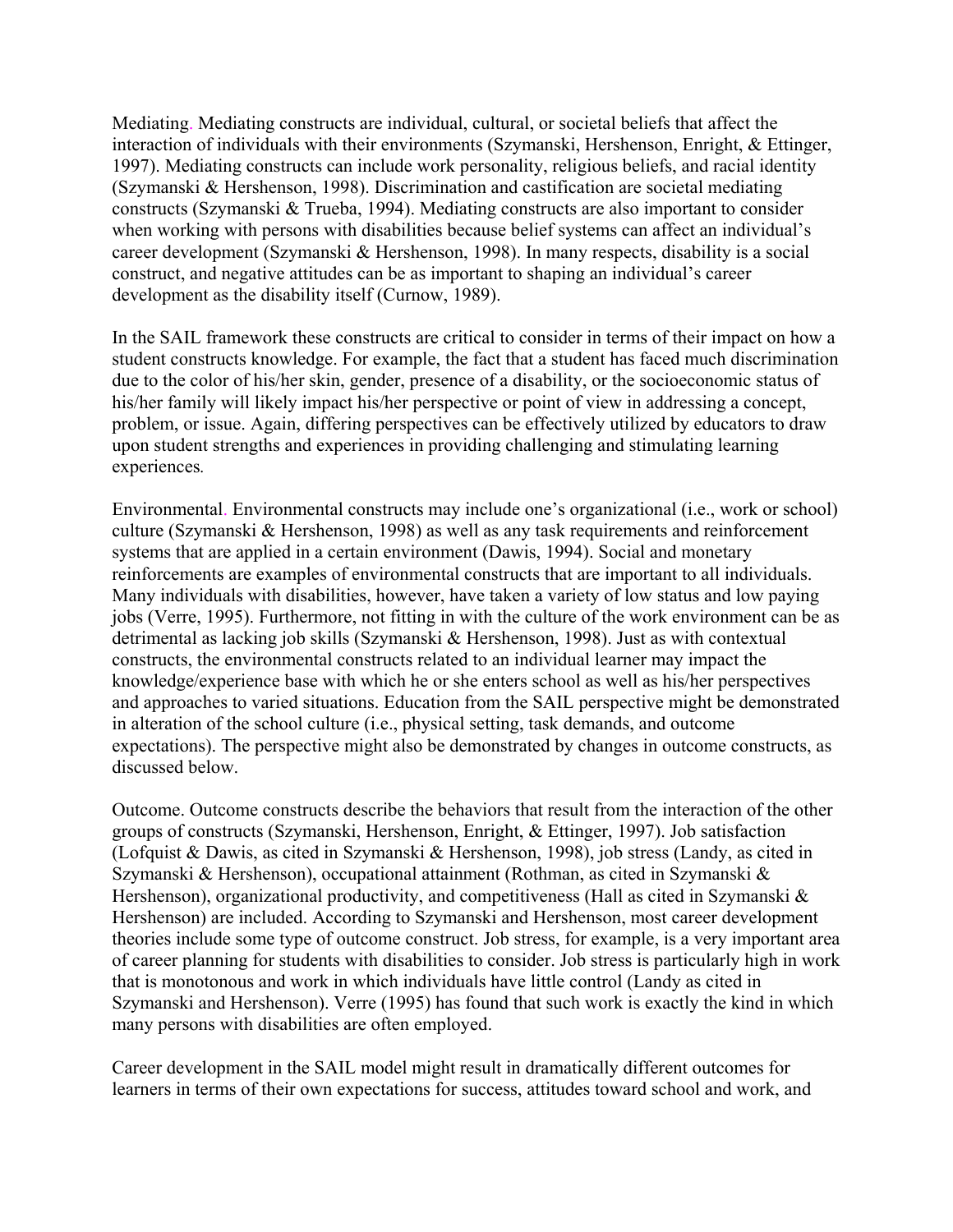postschool employment outcomes. Indeed, the application of construction of knowledge, disciplined inquiry, and value beyond school to career development theory and practice could result in career development programs that would encourage all learners to seek intellectually challenging careers, many of which have not historically been highlighted in such programs (Wehman, 1992).

## Processes

Processes specific to career development are crucial to the construction of knowledge in an authentic model as well. The teacher or other service provider may find a need for increased or enhanced opportunities for processes to occur. The SAIL model provides each student with the skills needed to proceed through these processes and enhances ALL students' access to challenging learning experiences*.* The following processes are explored in light of an authentic inclusive learning framework below: developmental, congruence, decision-making, socialization, and allocation.

Developmental. For most individuals both play and work are part of the developmental process. Depending on the home environment, children with disabilities may have limited opportunities to learn critical social skills through play or to learn responsibility through chores. Interests are also learned through experiences (Mitchell & Krumboltz, 1990). Adolescents or young adults with disabilities may have developed limited interests due to a lack of early experiences or a lack of exposure, over time, to a variety of experiences. Service providers may need to plan enrichment activities so students gain experiences necessary for informed career planning.

With the SAIL model, the unique developmental process history for each student may be capitalized on by focusing on higher order thinking, substantive conversations, social support, and academic engagement rather than specific methodologies or content. Students are thus challenged to develop their knowledge bases in ways that are meaningful to them. For example, if authentic assessment suggests that a learner has had few developmental experiences to support the development of work personality (i.e., individual traits and behaviors that reflect the kind of worker an individual may be), the service provider may choose to engage the learner in experiences that will facilitate growth through disciplined inquiry in these areas*.* 

Congruence. In the process of congruence, the service provider considers individual, contextual, mediating, and environmental constructs in finding the best match between a person and a job. Congruence among students, their learning environments, and the relevant mediators is an essential feature of authentic learning. If optimal congruence is not achieved, an authentic outcome is not likely–as the individual will be limited in terms of applying prior knowledge in new and useful ways. Because the SAIL model does not focus on specific teaching practices or methodologies, students can acquire knowledge and generate products in ways that are best suited to their strengths and needs. Likewise, in a truly authentic learning environment, the learner is able to go beyond mere reproduction of knowledge to generate varied responses or alternatives to problems. Thus, the student is learning skills that will facilitate his or her congruence within many environments.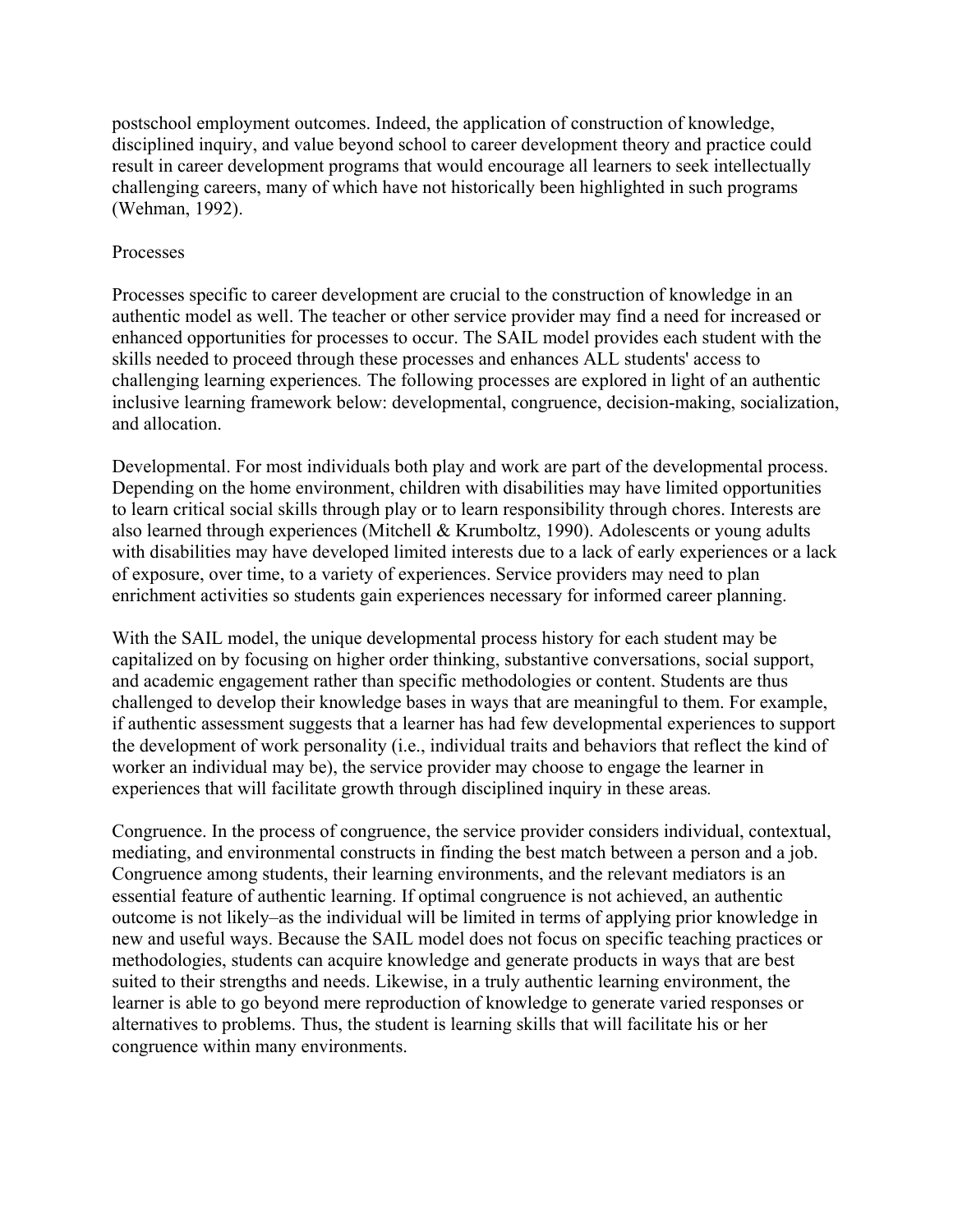Decision-making. The process of decision-making is one that also pivots around the ability of the individual to identify, generate, and choose from more than one response (an important feature of the construction of knowledge in an authentic learning framework)*.* Decision-making processes are of particular concern in career planning for people with disabilities as well as for minorities (Szymanski & Hershenson, 1998). Due to limited experiences, people with disabilities may need assistance in order to participate fully in career planning. For the majority of the U.S. population, independence is a valued goal; therefore independent approaches to career decision-making are the norm (Szymanski & Hershenson, 1998). For many minority cultures, however, interdependence, community membership, and family contributions are more important goals; therefore collectivist approaches to decision-making are valued (Betz & Fitzgerald, 1995). Students' cultural preferences in career decision-making can only occur if students and their families are considered in the planning process. As the process of decision-making is one that also pivots around the ability of the individual to identify, generate, and choose from more than one response, it is directly applicable to learning in the SAIL model*.* 

Socialization. Socialization is the process that shapes behavior and the way that life roles are learned and put into place (Szymanski & Hershenson, 1998). According to Rothman (1987), parental occupations and social class (e.g., contextual constructs) as well as race, gender, and ethnicity (e.g., individual constructs) influence socialization. Disability can also affect socialization. For example, teachers and service providers who expect students with disabilities to behave inappropriately, may actually respond to students in ways that encourage inappropriate behavior. Children with disabilities can be socialized toward success or socialized toward inferior work or life roles. It is important for teachers and other service providers to be aware of the importance of the socialization process and work to empower students rather than reinforce negative roles. If a student has been constructing knowledge in the area of social skills, the disciplined inquiry may build on that by engaging the student in many, varied social situations that challenge the student to solve social problems via dialogue and interaction with others. In schools utilizing authentic pedagogy, students are encouraged and supported to socialize with one another as well as with others in the communities in which they live. This social action is believed to aid them in disciplined inquiry and in realizing the value beyond school of what they are learning.

Allocation. Allocation is the process by which teachers and other service providers allow or restrict access to critical opportunities (Rothman, 1987). For students with disabilities, the allocation process can often restrict career development. In fact, special education placement itself can have disempowering consequences for students with disabilities when students are isolated (Grove, 1976; McKnight, 1977; Szymanski & Trueba, 1994). Students with emotional disabilities, in particular, are often excluded from general education classrooms and work opportunities (McLeskey, Henry, & Hodges, 1999). This exclusion often leads to restricted opportunities for students to experience varied social and work situations. Teachers and other service providers must guard against compounding these barriers as they seek to help students by periodically assessing their role as gatekeeper (Fetterman, Kaftarian, & Wandersman, 1996). The SAIL framework may provide the teacher or service provider with an entirely new perspective on how decisions are made for and with students with disabilities regarding career development. Specifically, the active nature of learning in an authentic learning model may encourage teachers to support students in the use of self-determination and self-advocacy skills.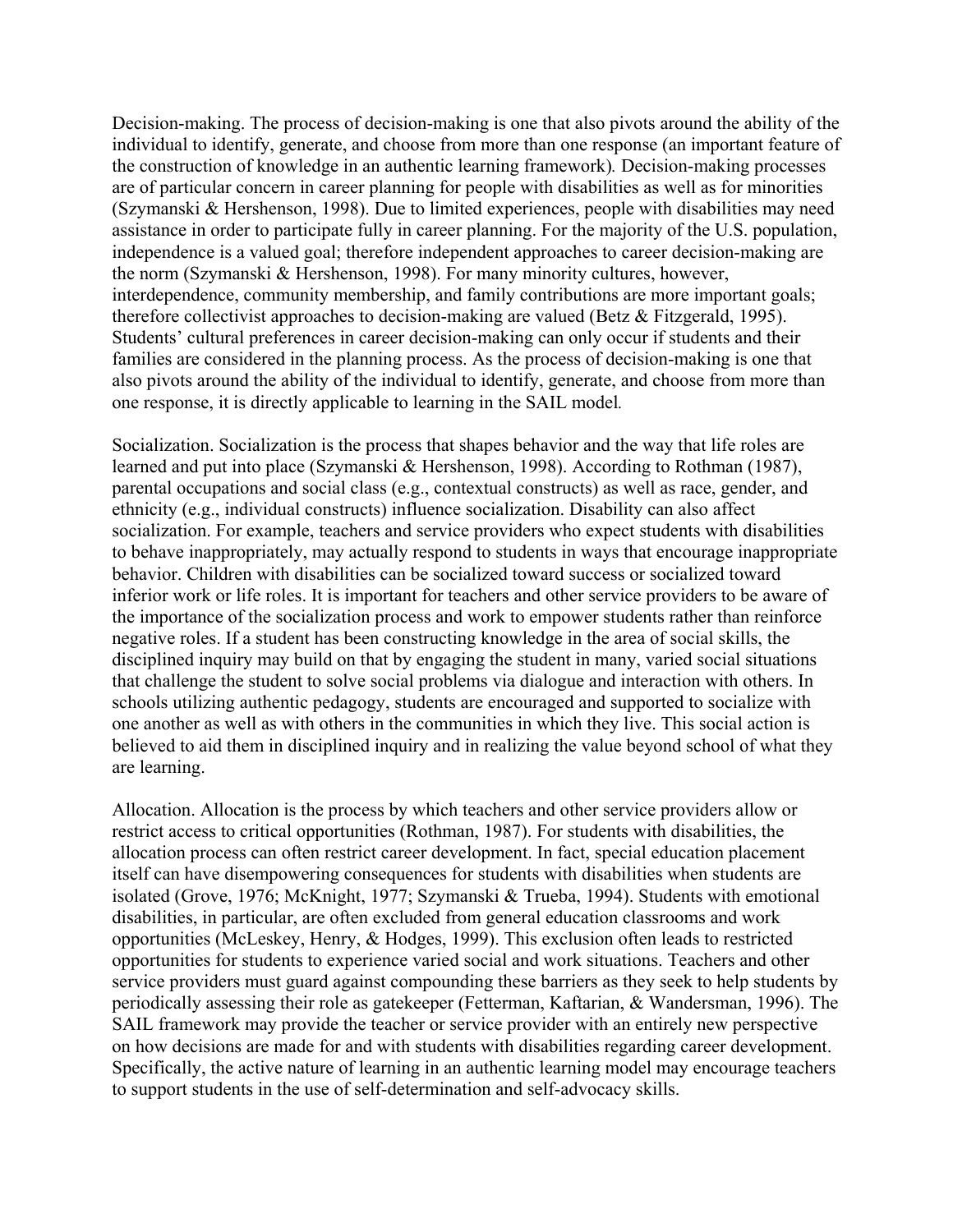#### Summary

The constructs and processes related to career development planning and implementation are many and varied. Not only do identified constructs provide much of the foundation for career development theory, they also act as signposts for persons involved in career development. The constructs regarding the individual, the context, and the environment, for example, will impact the sorts of prior knowledge that the student has, as well as the opportunities for disciplined inquiry in an authentic and inclusive learning model. Likewise, the processes of career development are promoted by high expectations along with accompanying social supports to push students to maximally develop. By starting with their interests and skills and task relevance, students are encouraged to match themselves and their needs to the requirements of the learning environment and learning in the world beyond school. This congruence is reflected in the degree of academic engagement and participation in substantive conversations. It is supported by the social supports found within authentic classrooms, building the capacity to learn through emphasis on the development of higher order thinking, and providing access to essential knowledge by requiring depth of knowledge in the disciplines reflected in curricular content. Requiring higher order thinking and using substantive conversations to negotiate new meanings also lead to the development of decision-making skills, and better socialization for each student.

Authentic pedagogy capitalizes on students' individuality by starting with their characteristics (including their strengths and interests) and experiences to build knowledge. Knowledge within the academic disciplines is integrated into learning experiences that build on the contextual variables of these students' lives. This integration is achieved by focusing on the value of the learning beyond the school. Learning in the context of SAIL is mediated by high expectations (on the part of the teacher), strong social support for investigation and conceptualization, and engagement in substantive communication with peers and teachers to develop shared meanings. Each of these mediators is reflected in the environments of authentic classrooms. In these classrooms, students are encouraged to explore, evaluate, synthesize, and generalize learning individually and collectively. Tasks reflect emphasis on these higher order thinking processes and allow for negotiated meaning and production of products that begin with and extend student strengths and interests.

Finally, although career development outcomes appear to emphasize life experiences (e.g., satisfaction, stress, attainment, productivity, competitiveness) and authentic learning outcomes appear to emphasize academic processes (i.e., academic engagement, higher order thinking, and depth of knowledge), both are concerned with some similar outcomes. These outcomes, described in career development terms, are attainment (higher order thinking, depth of knowledge), productivity, and satisfaction (academic engagement). It is clear that education within the SAIL model changes the context and the mediating and environmental constructs as well as the specific direction of some outcomes for students.

#### **Conclusion**

A truly authentic model of career development will emphasize the importance of the learner recognizing and understanding the constructs that apply to him/her, establish processes of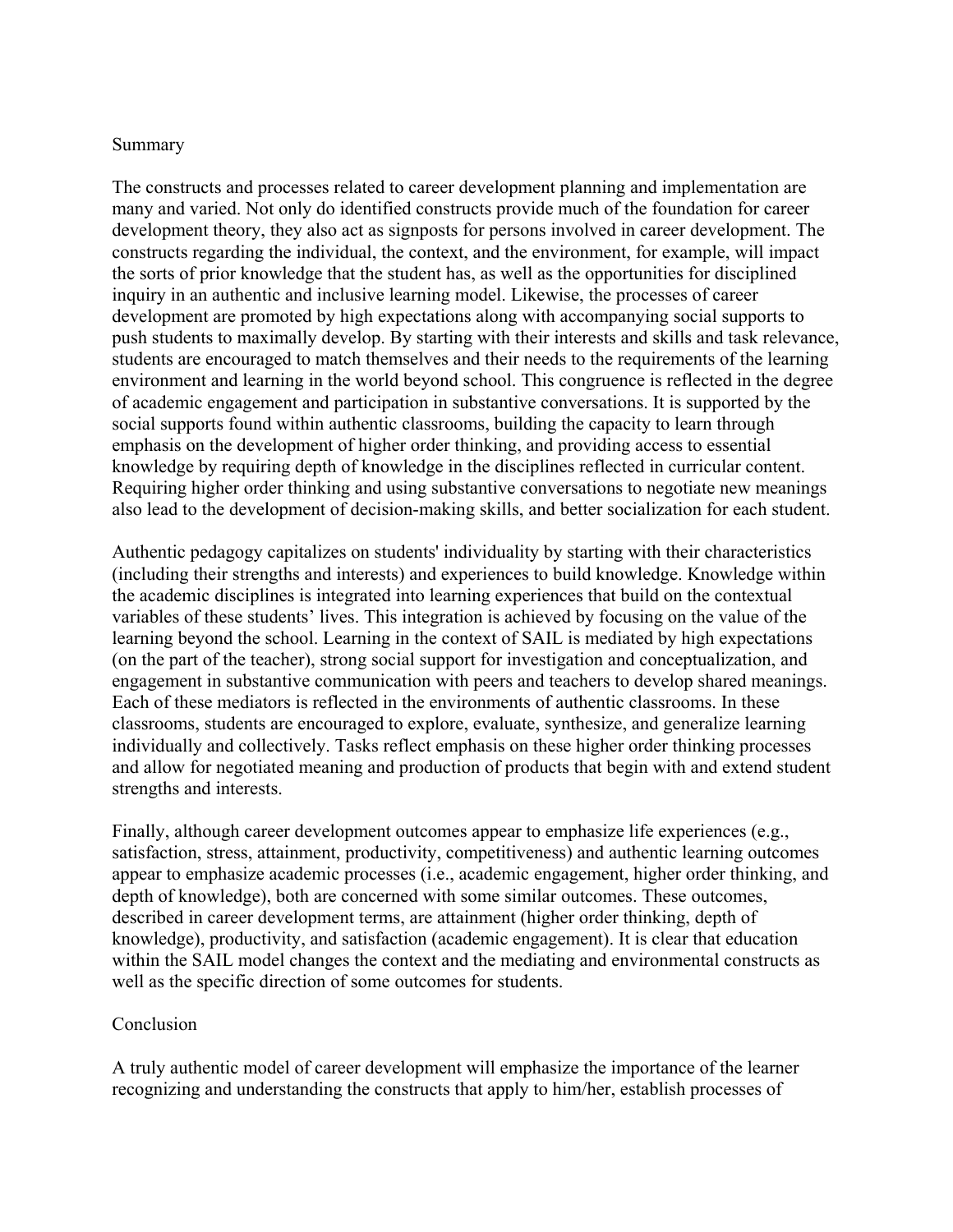decision-making and self-determination, and utilize applications such as work experience, social skills training, mentoring, and student empowerment. A forthcoming brief on effective instructional practices and their relationship to authentic learning will explore these and other applications.

In summary, SAIL in practice

Reflects consideration of student developmental levels by allowing students to access the curriculum at various entry points

Extends the development level of each student by conveying high expectations Requires students to build decision-making skills

Seeks congruence between students and learning activities by considering value beyond school Requires students to learn to interact more positively with each other (advances socialization) by requiring students to negotiate meanings through substantive conversations and through the provision of social supports

Does not restrict access to knowledge or learning opportunities (enhances allocation)

While the content of authentic learning is typically more academically focused than what is usually associated with career development, it is clear that the underlying theories of both have consistencies supporting associated practices. Perhaps when all students are involved in truly authentic and inclusive high school environments we will find that instruction specific to career development will no longer be necessary.

### References

Betz, N. E., & Fitzgerald, L. F. (1995). Career assessment and intervention with racial and ethnic minorities. In F. T. L. Leong (Ed.), Career development and vocational behavior of racial and ethnic minorities (pp. 263-279). Mahwah, NJ: Erlbaum.

Bronfenbrenner, U. (1988). *Forward*. In A. R. Pence (Ed.), Ecological research with children and families: From concepts to methodology (pp. ix-xix). New York: Teachers College Press.

Brown, D., & Brooks, L. (1990). Introductions to career development: Origins, evolution, and current approaches. In D. Brown, L. Brooks, & Associates, Career choice and development: Applying contemporary theories to practice (2nd ed., pp. 1-12). San Francisco: Jossey-Bass.

Curnow, T. C. (1989). Vocational development of persons with disability. Vocational Guidance Quarterly, 37, 269-278.

Dawis, R. V. (1994). The theory of work adjustment as convergent theory. In M. L. Savickas  $\&$ R. W. Lent (Eds.), Convergence in career development theories: Implications for science and practice (pp. 33-43). Palo Alto, CA: CPP.

Fetterman, D. M., Kaftarian, S. J., & Wandersman, A. (Eds.). (1996). Empowerment evaluation: Knowledge and tools for self-assessment and accountability. Thousand Oaks, CA: Sage.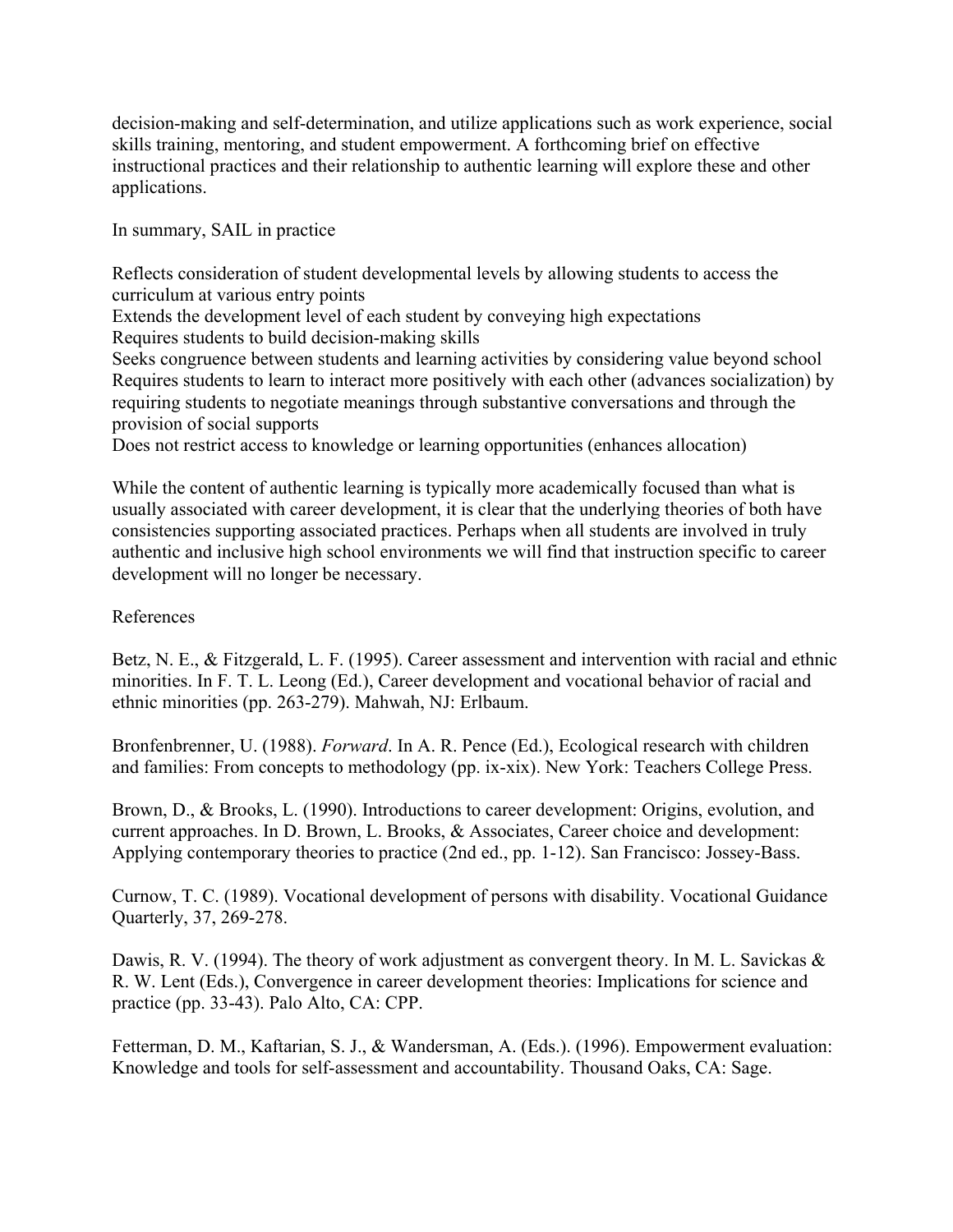Grove, W. R. (1976). Social reaction theory and disability. In G. L. Albrecht (Ed.), The sociology of physical disability and rehabilitation (pp. 57-71). Pittsburgh, PA: University of Pittsburgh Press.

Hanley-Maxwell, C., Phelps, L. A., Braden, J., & Warren, V. (1999). Schools of authentic and inclusive learning (Brief No. 1). Research Institute on Secondary Education Reform, Wisconsin Center for Education Research, University of Wisconsin, Madison.

Hershenson, D., & Szymanski, E. M. (1992). Career development of people with disabilities. In R. M. Parker & E. M. Szymanski (Eds.), Rehabilitation counseling: Basics and beyond (2nd ed., pp. 273-303). Austin, TX: PRO-ED.

Kerlinger, F. N. (1986). Foundations of behavioral research (3rd ed.). New York: Holt, Rinehart & Winston.

Lewin, K. (1936). Principles of topological psychology. New York: McGraw Hill.

McKnight, J. (1977). Professionalized service and disabling help. In I. Illich, I. K. Zola, J. McKnight, J. Chaplan, & H. Shaiken (Eds.), Disabling professions (pp. 69-91). London: Marion Boyars.

McLeskey, J., Henry, D., & Hodges, D. (1999). Inclusion: What progress is being made across disability categories? Teaching Exceptional Children, 31(3), 60-65.

Mitchell, L. K., & Krumboltz, J. D. (1990). Social learning approach to career decision making: Krumboltz's theory. In D. Brown, L. Brooks, & Associates, Career choice and development: Applying contemporary theories to practice (2nd ed., pp. 145-196). San Francisco: Jossey-Bass.

Newmann, F., Marks, H., & Gamoran, A. (1995). Authentic pedagogy and student performance. Madison: University of Wisconsin, Center on Organization and Restructuring of Schools.

Newmann, F., & Wehlage, G. G. (1995). Successful school restructuring. Madison: University of Wisconsin, Center on Organization and Restructuring of Schools.

Parsons, F. (1909). Choosing a vocation. Boston: Houghton Mifflin.

Rothman, R. A. (1987). Working: Sociological perspectives. Englewood Cliffs, NJ: Prentice-Hall.

Szymanski, E. M. (1997). School to work transition: Ecological considerations for career development. In W. E. Martin & J. L. Swartz (Eds.), Applied ecological psychology for schools within communities: Assessment and intervention. Hillsdale, NJ: Erlbaum.

Szymanski, E. M., Dunn, C., & Parker, R. M. (1989). Rehabilitation of persons with learning disabilities: An ecological framework. Rehabilitation Counseling Bulletin, 33, 38-53.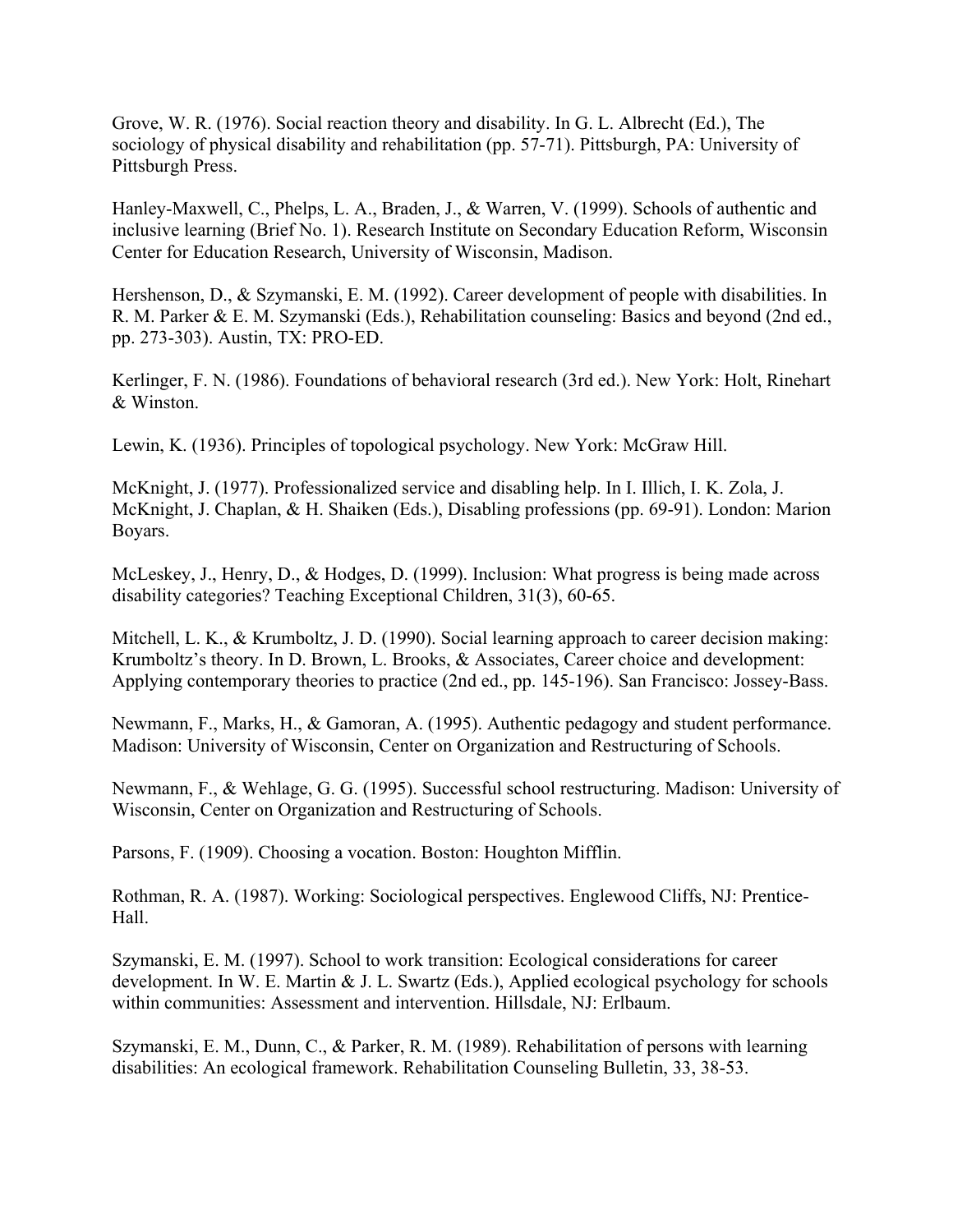Szymanski, E. M., & Hershenson, D. B. (1998). Career development of people with disabilities: An ecological model. In R. M. Parker & E. M. Szymanski (Eds.), Rehabilitation counseling: Basics and beyond (3rd ed.). Austin, TX: Pro-Ed.

Szymanski, E. M., Hershenson, D. B., Enright, M. S., & Ettinger, J. (1997). Career development theories, constructs, and research: Implications for people with disabilities. In E. M. Szymanski & R. M. Parker (Eds.), Work and disability: Issues and strategies in career development and job placement. Austin, TX: Pro-Ed.

Szymanski, E. M., & Trueba, H. T. (1994). Castification of people with disabilities: Potential disempowering aspects of classification in disability services. Journal of Rehabilitation, 60(3), 12-20.

Turner, K. D., & Szymanski, E. M. (1990). Work adjustment of people with congenital disabilities: A longitudinal perspective from birth to adulthood. Journal of Rehabilitation, 56(3), 19-24.

Verre, J. M. (1995). Students with emotional and behavioral disabilities in the public schools. Paper presented for the Madison Metropolitan School District, Madison, WI.

Wehman, P. (1992). Transition for young people with disabilities: Challenges for the 1990's. Education and Training in Mental Retardation, 27, 112-118.

### Acknowledgements

Thank you to Bruce King, Jennifer Schroeder, Jeff Braden, Debbie Stewart, and Mary Fish for their invaluable contributions to this Brief.

RISER Information

**DIRECTORS** 

Cheryl Hanley-Maxwell L. Allen Phelps

PROJECT OFFICER

Marlene Simon

RISER Staff

Tina Anctil Brian Bottge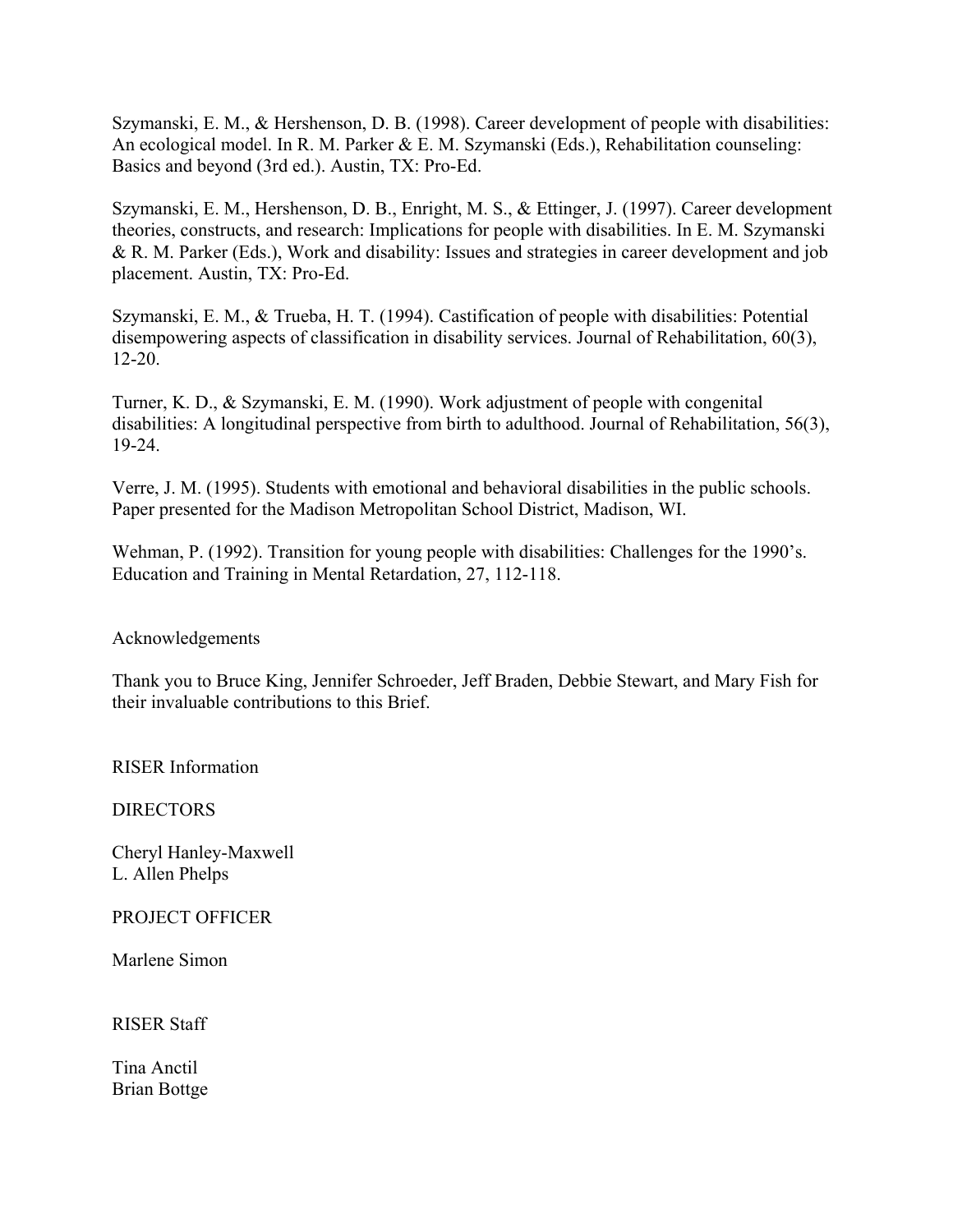Jeff Braden Jacquelyn Buckley Lana Collet-Klingenberg Mary Fish M. Bruce King Marianne Mooney Carie Novitzke Jennifer Schroeder Valli Warren

Institute Mission

The mission of the institute is to expand the current knowledge base related to practices and policies in secondary schools that enhance learning, achievement, and postschool outcomes for students with disabilities.

Core Research Questions

1. What are critical features of instruction, assessment, and support strategies that promote authentic understanding, and achievement (and performance) for all students?

2. How have changes in authentic inclusive learning and schooling practices affected the school and postschool outcomes (and their interaction) for students with disabilities (collectively and disaggregated) using frames of reference focused on equity, value added, and accountability?

3. How do schools accommodate district and state outcome assessments, and how do such accommodations affect the participation in, reporting of, and validity of assessment?

4. In schools evolving toward authentic and inclusive instruction, what are the roles and expectations of stakeholders as they engage in planning for secondary and postsecondary experiences?

5. What contextual factors are required to support and sustain the development of secondarylevel learning environments that promote authentic understanding, achievement, and performances for all students?

6. What strategies are effective in providing both information and support to policymakers, school administrators, teachers, human service personnel, and the community so they utilize the findings to create and support learning environments that promote authentic understanding, achievement and performance for all students?

The preparation of this paper was supported by a grant from the U.S. Department of Education, Office of Special Education and Rehabilitative Services, Office of Special Education Programs